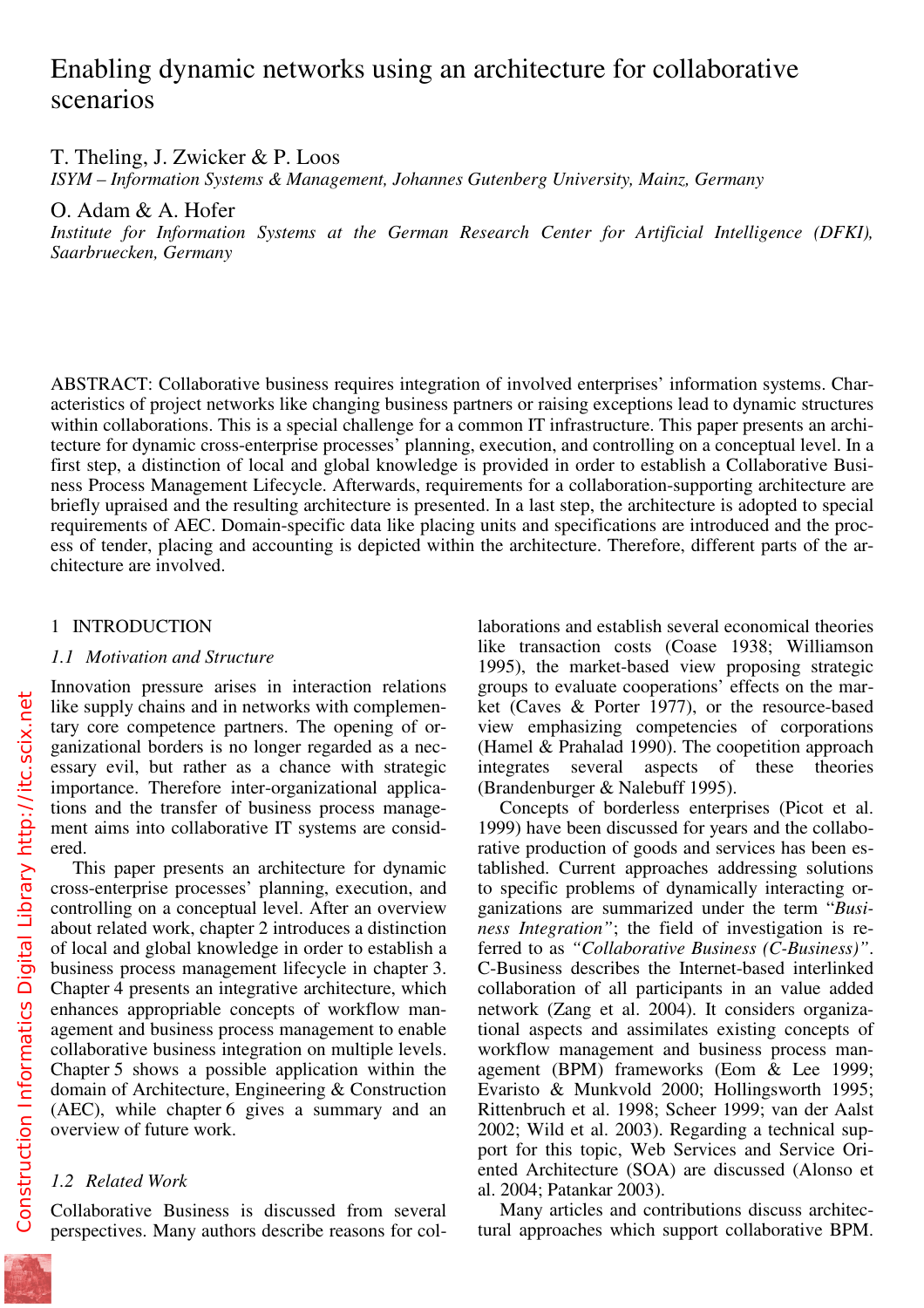Numerous requirements concern trust within collaborations (De Santis et al. 2003; Gronau 2003; Megaache et al. 2000; Whitescarver et al. 1997), so e. g. secure transactions or role-based computing. Another aspect is flexibility which enables easy application integration, self-organization of ITarchitectures or scalability of software systems (Gronau 2003; Patankar 2003). Reusability of components (Blake 2000; Patankar 2003) and integration of used business modeling languages (Gronau 2003) are further requirements. Whitescarver et al. upraise further requirements of different frameworks like socio-psychological collaboration, organization and communication, user interfaces, network infrastructure, and meta tools (Whitescarver et al. 1997).

A possible approach to fulfill some of these requirements is using portals with unique user interfaces. Portals can integrate tools for teamwork and project management or for collaborative process execution. They provide access to unstructured information like documents or charts as well as to structured information like transaction data, analyses and evaluations. Many approaches have not been accepted within AEC.

# 2 VIEWS ON BUSINESS PROCESS MODELS

The different views onto business process models are based on the Architecture for Integrated Information Systems (ARIS) and divide it into a vertical axis of *global knowledge* (available for all network participants) of all collaboration partners and a horizontal axis of *local knowledge* (available for two cooperating partners) of the single participants (cf. Fig. 1). The organisation view and the output view are global knowledge because a goal-oriented collaboration is impossible without them.

At the time the interaction occurs between two partners, local knowledge is shared (bilaterally) between the partners, i. e. additional information, like data structures and semantics, is exchanged. Updates of the local knowledge do not influence the network as network knowledge has to be available for all partners. This information is stored in the description of interfaces between the process modules of the partners. Changes in the global network knowledge and as a consequence changes in the output and organization view have to be accessible to all partners immediately, for example if a company leaves the network or if a product or service is no longer available within the network.

Global and local knowledge merge gradually in the step-by-step development of C-Business process engineering. Following the distinction between global and local knowledge, a language is needed for the exchange of these knowledge fragments. Because the necessary detail functions and data schemes of the respective enterprise are determined in the data and the function view, these are treated from a micro perspective. They are characterized by an intensive internal interdependence, whereas externally a standardized encapsulation has to be provided. Interfaces of the data and function views to other network participants become visible in the process view in form of attribute correlations to process modules and concern the technological field of the cooperation during the realisation much more intensely than the conceptual one.

This technique enables the generation of **public** (visible to network partners) and **private** (enterpriseinternal) **views** and levels of detail for management, process owner and IT-experts out of a C-Business model.



Figure 1. Global and local knowledge in value-added networks

Enterprise spanning business processes are not planned in detail at the strategic level, but are designed as concentrated, high-level process modules. Thus, they combine the public knowledge about the collaborative processes that is shared by all participants. C-Business scenario-diagrams that are used e. g. by SAP Ltd. for the description of my-SAP.com collaboration scenarios, aim at the representation of the cooperation of different enterprises and participants by means of an easily understandable method and the documentation of the value-added potentials resulting from it. The responsibility for each process step, indicated by swimlanes, is of central importance to the determination of the scenario. This method is integrated into the ARIS concept and combined with methods of (classical) business process and data modeling used at the C-Business Process Engineering layer.

The question of core competences in the enterprises is directly associated with the question which processes remain in the enterprise and which are supposed to be assigned to partner enterprises or collaboratively operated.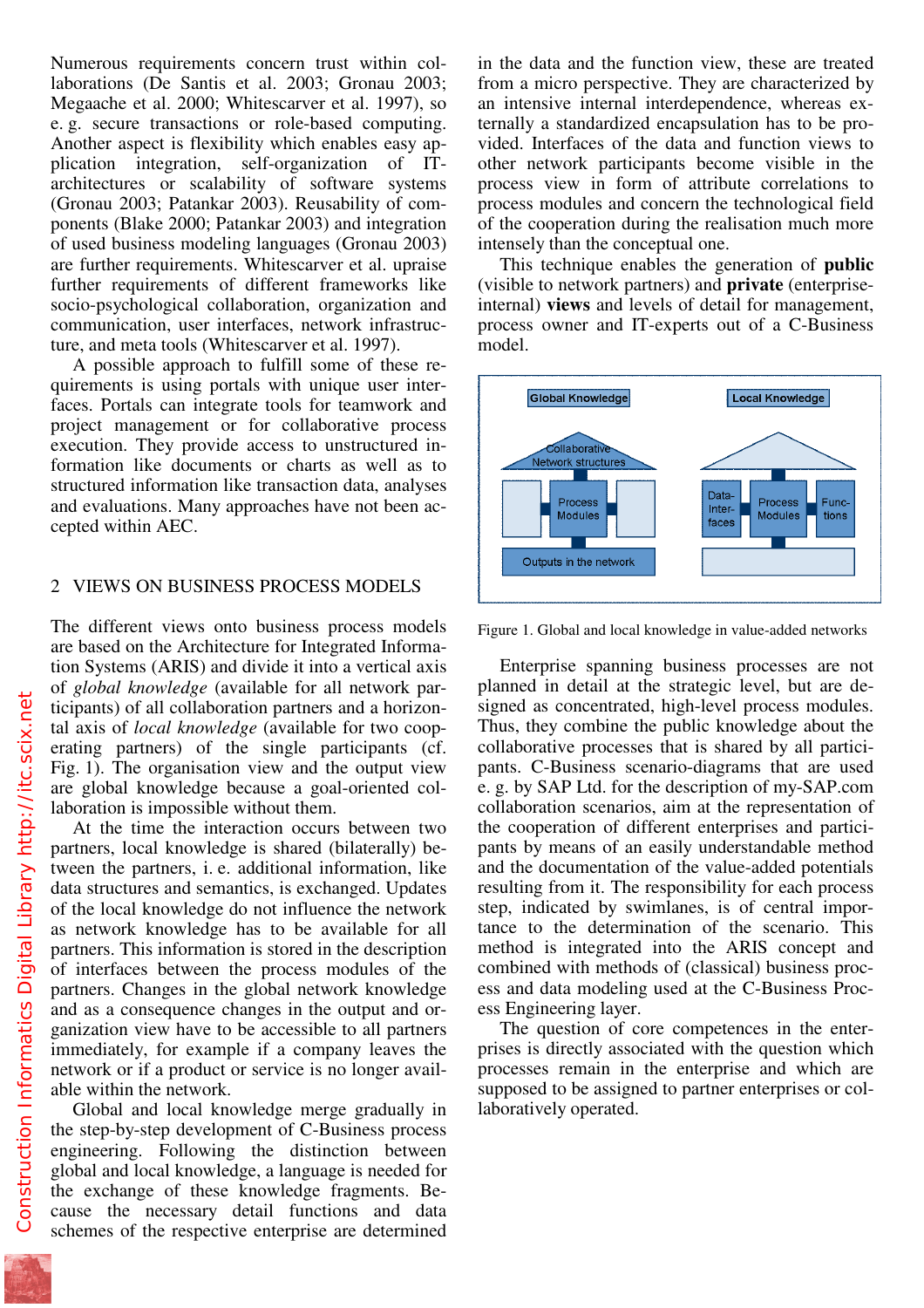# 3 COLLABORATIVE BUSINESS PROCESS MANAGEMENT LIFECYCLE

The lifecycle model presented in this section serves as a manual for the process-oriented setting-up and operation of cooperations. Using a consistent phase model and standardized modeling methods increases transparency and structuring of cooperations and creates a basis for communication between participants, including management that lays down strategies, process-owners in the departments and ITexperts that integrate the different application systems. The model is a fusion of classic phase models with lifecycle models of virtual enterprises.

Protecting internal know-how is of paramount importance to the network participants, even though the business process knowledge has to be used jointly. Following the view concept presented in chapter 2, the lifecycle alternates between phases that focus on global and on local issues in order to reach a coherent solution (cf. Fig. 2).



Figure 2. Collaborative Business Process Management Lifecycle

# *3.1 Pre-phase and reconfiguration*

Prior to the use of the architecture is the *awareness* of one or more enterprises that they can profit by collaboration with complementary core competence partners. The decision if and with which enterprises a C-Business scenario should be implemented is taken by every single enterprise individually and rationally; for this reason it depends highly on the expected economical profit of the individual partner. In this model, it is assumed, that a set of potential network participants is given.

After conducting the cooperation, companies regroup or split and *reconfigurate* themselves. The lifecycle returns to its starting position "awareness".

# *3.2 Main-phases*

In the first phase *Strategy Partner Analysis* or formation phase, also referred to as initiation and agreement of the enterprise network, the collaboration partners are determined by the shared goals of the collaboration and the aspired win-win situation of all partners. The joint aims of the collaboration have to be defined as synthesis of the individual aims.

To facilitate the collaborative service or product delivery, graphical methods, like product models, are used in this stage for the determination of a common service or product bundle. They simplify and put the often implicit objectives into concrete terms. In addition to the characteristic features of a service or a product over its entire lifecycle, the organizational units participating in the production are contained in a product model. By means of product trees, enterprises can conceal detailed service descriptions in an internal view that puts special focus on the organizational aspects of the product offered by the partners. In an external view they just provide the information required for the configuration of the common service bundle in form of product bundle models.

Having completed the strategy finding, in the second phase, *Local To-Be-Concept*, an existing or a new (local) as-is model and the (global) to-be concepts are compared. According to predefined conditions about collective product creation, intraorganizational business processes can be derived. Each partner considers his part in the inter-enterprise process. Starting with process modeling and optimization over process controlling up to implementation, the processes involved are aligned with the requirements of the collaborative scenario agreed on in the former phase.

In the third phase, *Global To-Be-Concept,* coordinated public parts are allocated over the network, establishing a collective to-be concept. Every partner is able to connect his own private model with every other public process model. Every partner gains his partial view of the collaborative process, so a virtual process chain of the whole collaboration is designed. The Business Process Execution Language (BPEL) can be considered as an appropriate exchangelanguage. Global knowledge is described in a public interface, which can be provided by a BPMN representation. The public processes as well as the message formats and contents can be formally defined by B2B protocols like RosettaNet or ebXML. Furthermore the semantic combination of models of the different partners is necessary. As long as ontologybased approaches don't reach a productive state this combination process is a manual action.

The integrated collaborative business process model enables all partners to configure their application systems locally in a fourth phase called *Local Implementation*. Reference systems for interfaces are

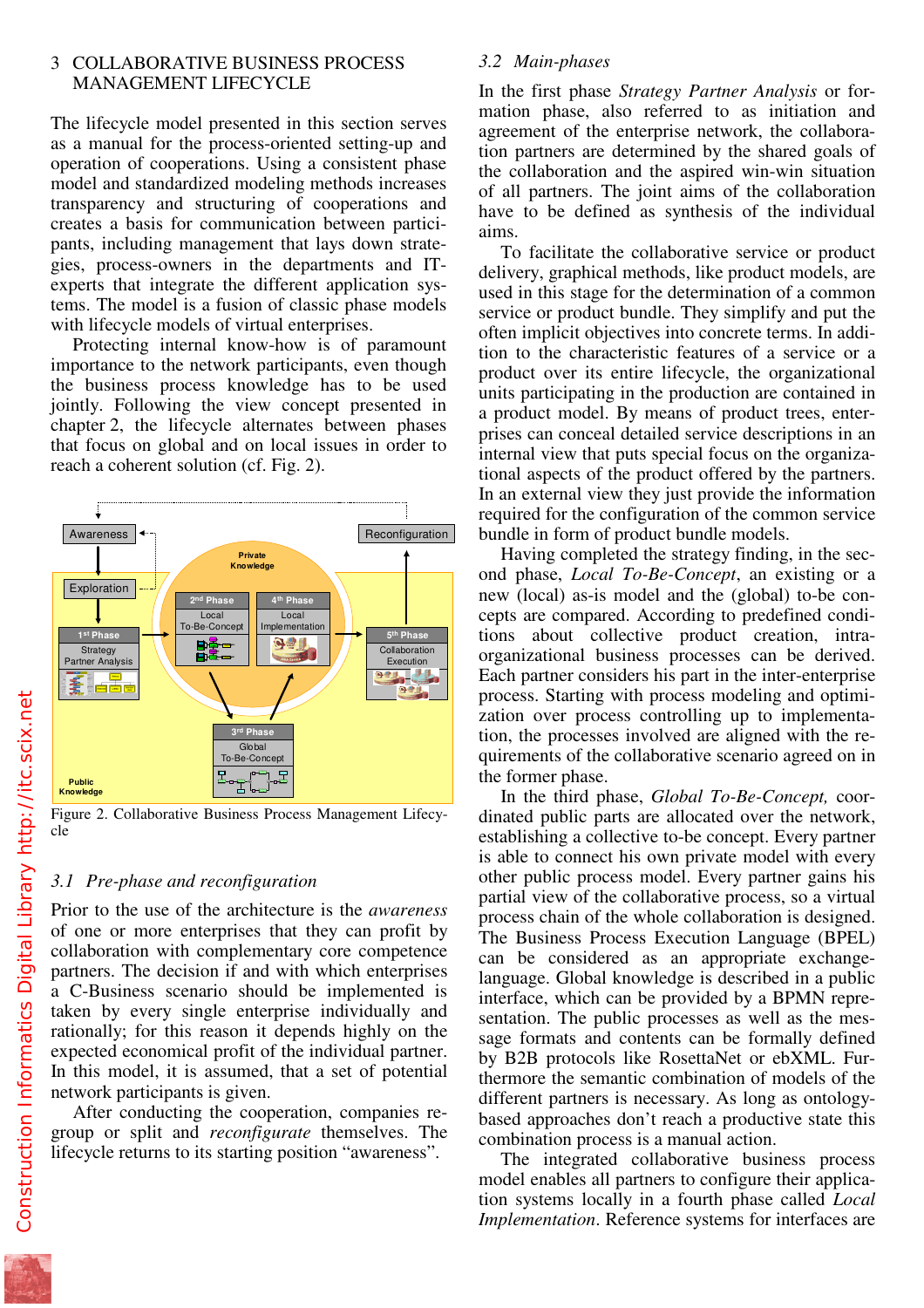provided by interface definitions of the collective tobe concept.

Now every partner is prepared for the execution of interactions within the collaborative framework. That is the transition to the fifth phase *Collaboration Execution*. Based on bilateral bases interacting information systems are able to communicate by using the standardized protocols and interfaces. The transactions are arranged and executed. The aim of this phase is to support collaboration through the appropriate use of ICT. That requires primarily the configuration of interfaces and the implementation of interorganizational workflows; at the same time the permanent monitoring and adaption of the collaboration, based on business ratio defined in the conception phase, must be assured.

In order to automate inter-organizational processes, the conceptual models are transformed into formal models that are used as configuration data for the orchestration of business objects. The applications of the partners have to communicate bilaterally to negotiate the interface specifications based on the formal models. The local knowledge is generated by this negotiation for a certain situation. After this collaboration task has ended, no updates of configuration changes etc. are reported to any other party except at the time when a new direct interaction occurs (Zang et al. 2004).

#### 4 ARCHITECTURE FOR MANAGING COLLABORATIVE BUSINESSES

#### *4.1 Requirements*

Within the research project "ArKoS – Architektur kollaborativer Szenarien", a questioning of AEC experts regarding architecture requirements has been performed and led to following results: Regarding the management of collaborative business processes, preliminary planning processes of an AEC project (build time, existing of lifecycle's Pre-phase and phase 1-4) and controlling of actual running processes (run time, lifecycle's phase 5) have to be supported. This concerns analysis, simulation and optimization of business processes and collaboration structures. Therefore predefined ratios must be available, which requires a data exchange between monitoring tools and different operational IT systems.

Further on, arrangement and configuration of business processes and collaboration structures must be supported. Therefore various modeling methods have to be taken into account. At first, various corporations within the collaboration may use different modeling notations. At second, different abstraction levels of models exist, which leads e. g. to semiformal models like event-driven process chains on an abstract level, while formal models like Petri nets may be used on a detailed level.

Another aspect is to keep business secrets of individual collaboration partners. This is realized by the presented distinction of global process knowledge from local process knowledge (cf. chapter 2).

A further requirement is to enable mobile access to various data. New mobile devices have to be integrated into the architecture.

#### *4.2 Architecture's Concept*



Figure 3. Architecture for Collaborative Scenarios

Based on the explained requirements, figure 3 depicts an architecture which supports collaborative business processes. It considers organizational aspects and integrates existing concepts for workflow and business process management. Relationships and components of Scheer's ARIS – House of Business Engineering (HOBE) as well as workflow management and business process management architectures are included (Hollingsworth 1995; van der Aalst 2002). Basic information for the process execution is visualized in business process models, output models, and organization models. These are created by modeling tools and stored in a distributed repository. Depending on process- and organization models, the virtual service platform executes processes and integrates different operational systems of the collaboration partners. The following sections describe components and characteristics of the architecture.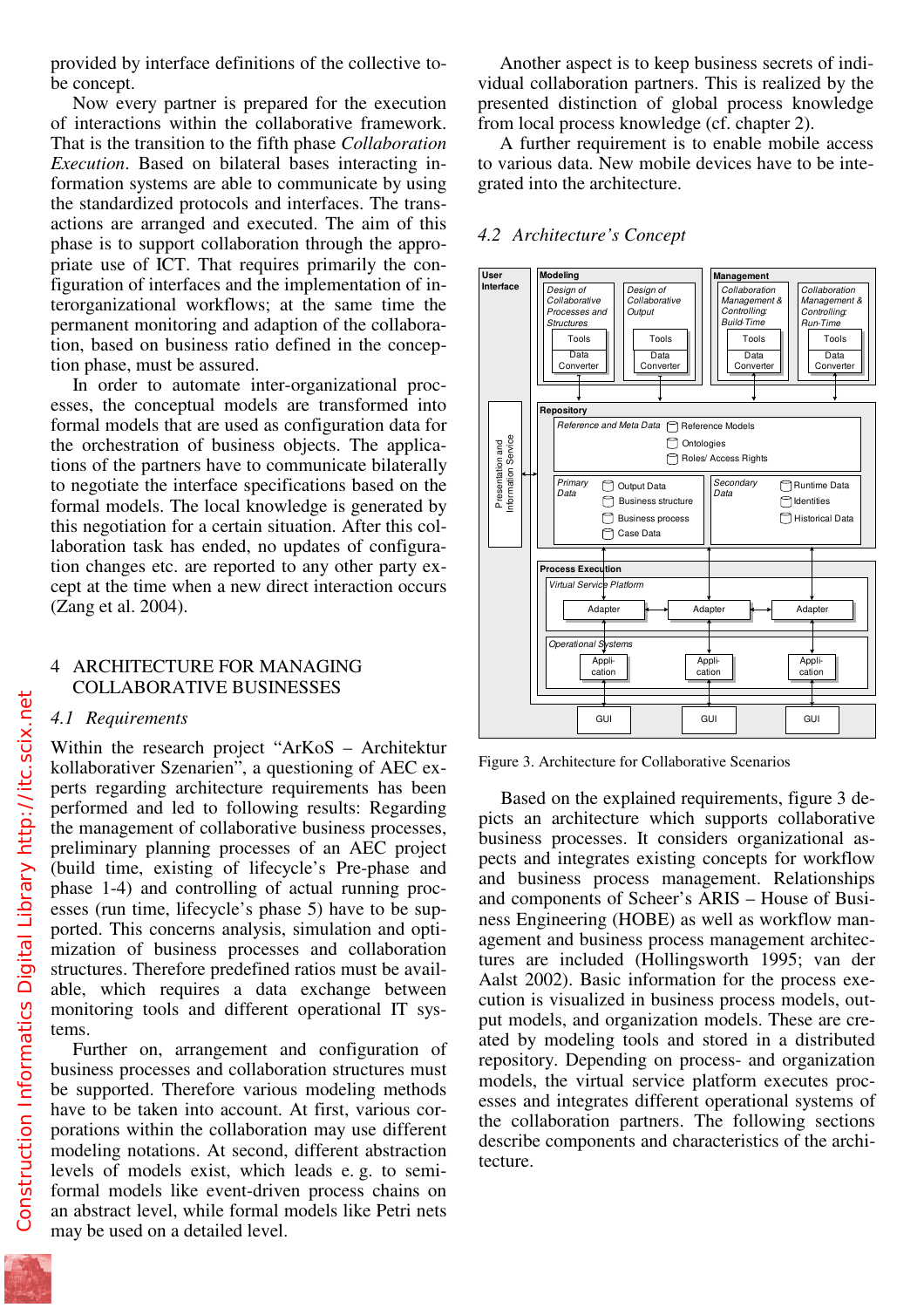## *4.3 Repository*

The architecture is realized upon a physical distributed repository managing all data. It enables business process management, common work on the underlying models, and cross-enterprise process execution. Individual knowledge of each partner is stored within decentralized parts of the repository. A logical centralization of the repository represents knowledge of the overall network.

*Reference and meta data* comprise information, which provide a basis for the design of process models as well as organizational models and create a common conceptual understanding: *Reference models* support the construction of individual models and improve the design of specific organizational structures and processes of the enterprise network (Fettke & Loos 2003; Mertins & Bernus 1998). *Ontologies* are able to unify differing vocabulary of concepts and meanings regarding the contents and semantics of models (Gamper et al. 1999; Kishore et al. 2004). They are formal conceptual systems of a domain, which obtain a knowledge transfer between applications and users. Within the architecture, ontologies are relevant for integration of different language formats between used applications. For the design of models they establish a common conceptual understanding of modeled issues. *Roles* are parts of the security concept of the architecture and define templates for description of economical requirements on persons within the network. A role bundles access rights on resources as well as data of the repository and can be assigned to particular persons, e. g. due to the enterprise affiliation or the workplace function (Edwards 1996).

Following the distinction of primary and secondary business functions in a value chain (Porter 1985), also the used data can be distinguished into primary and secondary data.

*Primary data* supports the operational realization of business processes and the primary purpose of the architecture: *Output data* provide descriptions of the outputs as results of executing collaborative business processes (Scheer 1999). *Business process data* obtain process models of the value-added network. Local processes are intra-organizational processes of particular network enterprises, which belong completely to functions, roles and resources within the enterprises, though they have interfaces to the enterprise-external processes and resources. Global processes form the process structure of the overall network by aggregating the local processes at corresponding interfaces. *Business structure data* contain the organizational structural model of the value-added network. Analogue to the process data, they can be distinguished into global and local structural models. Global structural models show the relationship structure of enterprises in the value-added network, whereas the local models represent the intra-organizational structures. *Case data* are, on the one hand, task-oriented resource data of the valueadded network, which pass through the processes and will be processed to a stand-alone product (Hollingsworth 1995), e. g. documents or technical drawings. On the other hand, business data describe the task and network itself. Like the network, they can continually change. Examples are data about partner enterprises and their collaborations.

*Secondary data* stand orthogonally to business process management and embrace recording data or phase-overlapping data for supporting the process management: Historical data and runtime data are recording data, which comprise defined execution data and possible exceptions due to disturbance of process execution. *Historical data* are about executed or former processes, whereas *runtime data* record information about the current running processes of the value-added net. Both the historical data and the runtime data serve primarily the Collaboration Management and Controlling (CMC). Besides the aforementioned roles, *identities* are basic elements for access control on data of the repository.

#### *4.4 Modeling*

The Process and Structure Design (modeling of the value-added net) is performed by business analysts of the network enterprises in the role of a designer. They use appropriated tools, which are de-centrally available, e. g. tools for graphical visualization and modeling. The created models are stored in the repository. Modeling comprises the design of global and local models, whereas business secrets have to be kept by assigning roles and access rights. Reference models can be used, which have to be loaded from the repository into the modeling tools. Furthermore, ontologies can be used for consistent semantic modeling.

The design of collaborative output allows creating basis data about the collaboration's organization and global processes. Furthermore it is also used for operational tasks like cost calculation, requests for quotation or accounting. Output can be described in two different ways: in heterarchical networks the collaboration partners describe the output in common with each other, in focal networks the output can be described by a central scheduler.

All data and models are stored in repository-wide unique data formats. By using converters different software can be integrated, although it does not support a central data standard. In particular the data formats of the process- and organization-models have to fulfill several requirements: on the one hand different modeling tools with different modeling languages can be used, on the other hand collaborative-wide and enterprise-intern models may use different modeling languages. To store the models in a standardized format, we suggest BPEL (Andrews et al. 2003), which joins several characteristics of pre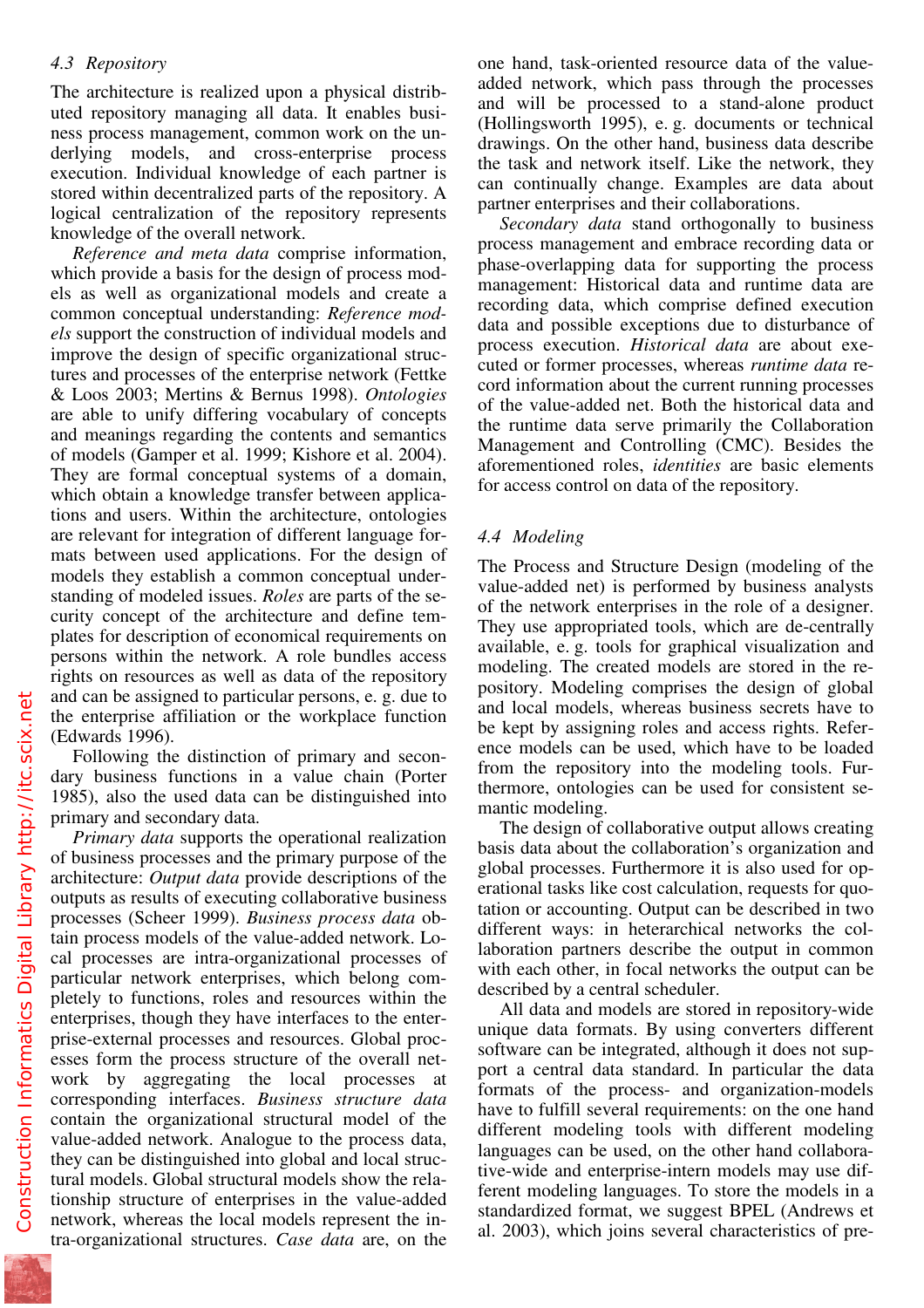ceding standardizing projects. BPEL also is an advantage for the suggested architecture because many software vendors prepare their systems for using BPEL.

# *4.5 Collaboration Management & Controlling*

Collaboration Management & Controlling (CMC) is distinguished into Build-time-CMC and Run-time-CMC. Build-time-CMC includes early life-cyclephases (strategy and partner analysis, local to-beconcept, global to-be-concept, local implementation), while Run-time-CMC encompasses the phase "Collaboration Execution" and the reconfiguration of collaborations. Following the distinction into a processual and an organizational view of collaborations, the methods of CMC are divided into processoriented and organization-oriented tasks.

Organizational tasks of *Build-time-CMC* are for example portfolio analysis, due diligence or boundary management for collaboration-, enterprise- and department-borders. Concerning the processes a unique project controlling has to be defined. This contains monetary methods like cost planning, revenue planning, budgeting and calculation as well as the planning of collaboration-wide processes. For a pre-evaluation of the processual and organizational behaviour of the collaboration we suggest a Petri net-based simulation (van der Aalst 1994). Herewith all process models and organizational models can be validated and verified. The simulation can also estimate lead-times, costs, and capacity utilizations and it can deliver useful data to optimize the processes and the organizational structure a priori.

An important organizational task of *Run-time-CMC* is the steering of the collaboration partners' behaviour. Used methods are e. g. collaborationintern transfer prices or a repertory-grid-based softfact analysis to identify cultural weaknesses of individual enterprises concerning their cultural fit with the collaboration. Process oriented Run-time-CMCtasks are e. g. integrated progress controls, which include process monitoring, capacity control or performance measurement.

Concerning CMC in general, the repository can consist of collaboration-internal data as well as external data. The CMC-results can on the one hand be used to optimize the collaborative processes. On the other hand the results are used as a knowledge-base for the modelling of succeeding collaborations.

# *4.6 Process Execution*

The Virtual Service Platform is responsible for process execution and integrates operational applications of collaboration partners. It uses process data and organizational data from the repository. Workflowfunctionalities (Hollingsworth 1995) realize process execution, while EAI-functionalities (Linthicum 2003) ensure data and process integration. By using *local adapters* (cf. Fig. 4), operational systems can interact with each other without implementing a central coordination instance. To perform the tasks of the adapter, used services are searched with a *location service*. When the *repository service* is triggered by an event from other adapters or by an event of an operational application, it reads the relevant process module and further belonging data like business- or output data. *Execution services* use the process definition to execute the process modules using the application services. *Integration services* convert different data formats. If necessary, the integration services have access to ontologies. When the process execution ends in the adapter, the next adapter is triggered to start the next process module. Therefore *interface services* arrange the interaction between the adapters.



Figure 2. Components of Local Adapters

As a technical realization of the adapters, web service technologies are suitable (Werth et al. 2004). Services are available by using an extended version of Web Service Description Language (WSDL). So web services can interact with Simple Object Access Protocol (SOAP), based on internet protocols like Hypertext Transfer Protocol (HTTP) (Blake 2000). The Business Process Execution Language for Web Services (BPEL4WS or BPEL) allows the definition and execution of web service-based workflows (Shapiro 2002), while the Web Services Choreography Description Language (WS-CDL) defines the collaboration between web service components using a corresponding message exchange.

A further part used for the process execution is the *user interface*. A user in this case is a person or an organizational unit which fulfils functions and processes within the collaboration. Two different types of users can be distinguished. On the one hand they use presentation services as well as information services to get access to the repository (e. g. technical drawings, process definitions or visualizations of other data). On the other hand they use the "traditional" user interfaces of the operational systems in the companies to fulfill their tasks.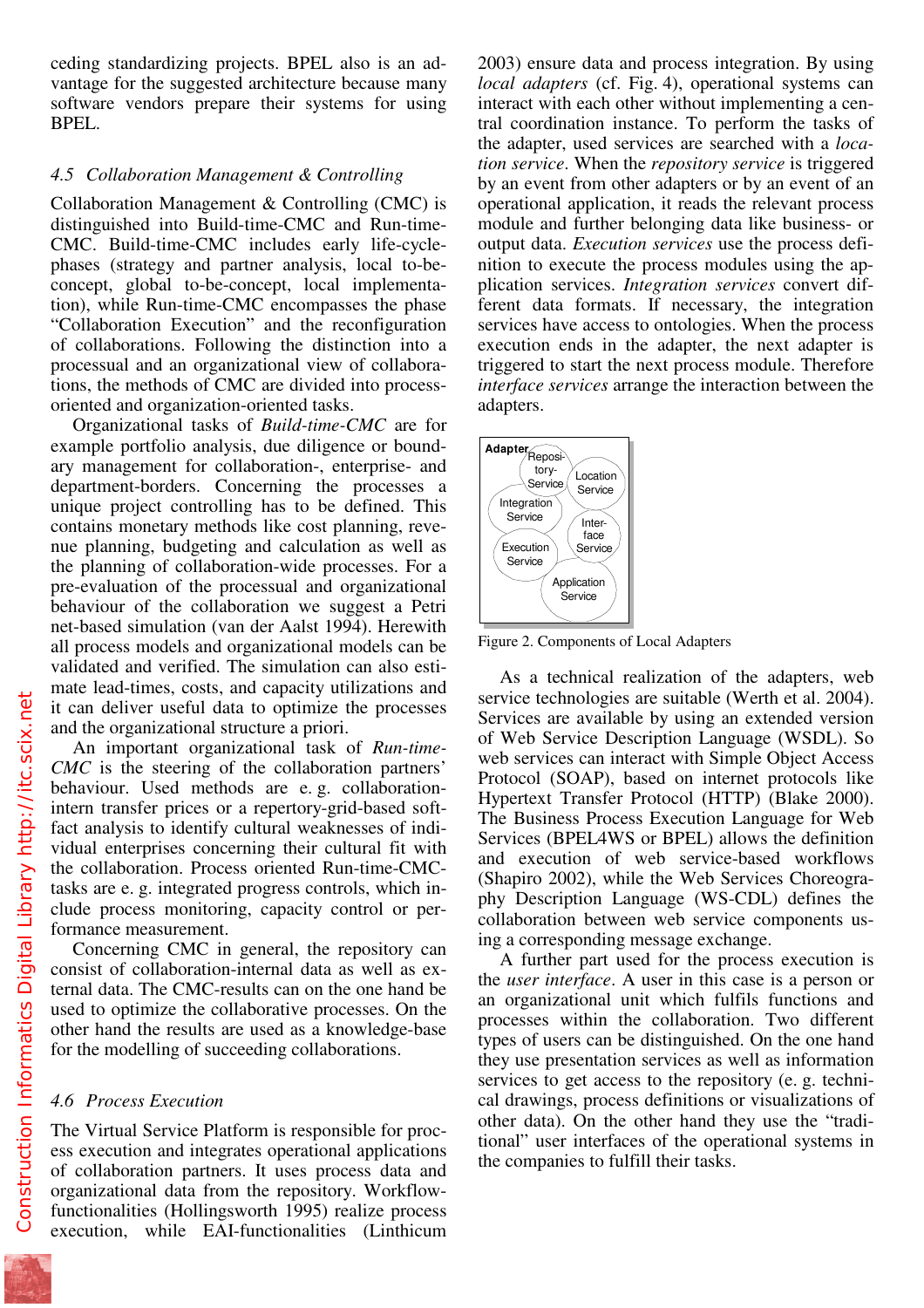# 5 APPLYING THE ARCHITECTURE WITHIN AEC

## *5.1 Adapting the Architecture*

The application of the architecture is exemplarily demonstrated in the context of tender, placing and accounting within a construction project.

Basically, the structure of the established architecture components as well as the technical realization can be adapted for AEC domain. Besides the necessary instantiation of tools, applications, and systems, the repository has to be enhanced.

The previously introduced data categories of the repository will be instantiated in regard to contents of the AEC domain, e. g. by using AEC-specific reference models. These have to be stored in AECspecific data formats. Further information is needed to address special requirements of the output design for construction projects: *Reference and meta data*  additionally contain feature data, output catalogs, and product catalogs addressing the specification of output data, while feature data are meta data for output and product catalogs. The output catalog specifies all possible outputs (material and non-material output) performed during all phases of a construction process within the AEC domain. The product catalog for AEC consists of reference product data describing product features independently from producers.

Within *primary data,* the output data becomes an instantiation with AEC-specific specifications and placing units. Specifications list concrete outputs (material and non-material output) of the current construction project. They are part of the construction contract and are used for tendering, placing and accounting of outputs for the construction project (GAEB - Gemeinsamer Ausschuss Elektronik im Bauwesen 2000). A placing unit represents an order which lists the output of a selected enterprise.

# *5.2 Phases of Output Description*

At first, a plan designer uses software for *designing the collaborative output.* At this stage he refers to one or more output catalogs (*reference data*) of the *repository*. Result is a specification for the concrete construction project. This is stored in the *repository* using a standardized, AEC-specific interface. Afterwards, a bidder uses his calculation software *(operative software)* and reads the dedicated specification through the *Adapter*. Using the listings from the specification, the bidder uses product catalogs from the *repository* to determine calculation-relevant product data. A quotation is sent back to the planer, who negotiates the contracts and places the orders. Based on these results, a global-to-beconcept can be modeled and the resulting models as well as placing units are stored within the *repository*. The bidder imports his placing unit into his software and re-calculates it regarding the negotiation. Simultaneously, he procures necessary materials using an inquiry tool and/or procurement software. During the procurement, pricing changes are to be considered within the calculation software to create an exact calculation before the real construction process. These software tools can interact via the adapters as shown in chapter 4.

# 6 CONCLUSION AND FURTHER WORK

This article discussed an architecture for collaborations within AEC based on theoretical concepts of local and global knowledge in order to support all phases of the established collaborative business process management lifecycle. The architecture is an integrative concept which combines several existing approaches and presents a distributed repository as an integrative layer. Architecture's tasks are (1) to support modeling of business processes and collaboration structures, (2) to integrate these models into a common repository, (3) to enable a collaborative management & controlling based on these models, and (4) to use detailed models for automated process execution.

Because of the wide-spread requirements, the architecture becomes a large concept, so future work is modularized: One important question is the conversion of different business process and collaboration structure models into a unique repository format. Regarding this topic first work on a common repository has been done and is presented on DAIS 2005 in Athens, Greece (Theling et al. 2005).

Based on the repository, on the one hand models are used as input for simulation within CMC. Therefore a prototype for connecting simulation-tools to the repository will be developed. On the other hand reference models should be designed to facilitate the establishment of cooperation. Further on, the SOA paradigm should be taken into consideration. This leads to research questions concerning the implementation of adapters. For a proof-of-concept, showcases within the AEC domain are intended.

# **REFERENCES**

- Alonso, G.; Casati, F.; Kuno, H. & Machiraju, V. 2004. *Web Services - Concepts, Architectures and Applications*. Berlin et al.: Springer-Verlag.
- Andrews, T.; Curbera, F.; Dholakia, H.; Goland, Y.; Klein, J.; Leymann, F.; Liu, K.; Roller, D.; Smith, D.; Thatte, S.; Trickovic, I. & Weerawarana, S. 2003. *Business Process Execution Language for Web Services 1.1.*  ftp://www6.software.ibm.com/software/developer/library/w s-bpel.pdf.
- Blake, M.B. 2000. A Development Approach for Workflow-Based E-Commerce using Reusable Distributed Components. In *Proc. Sixth Americas Conference on Information*